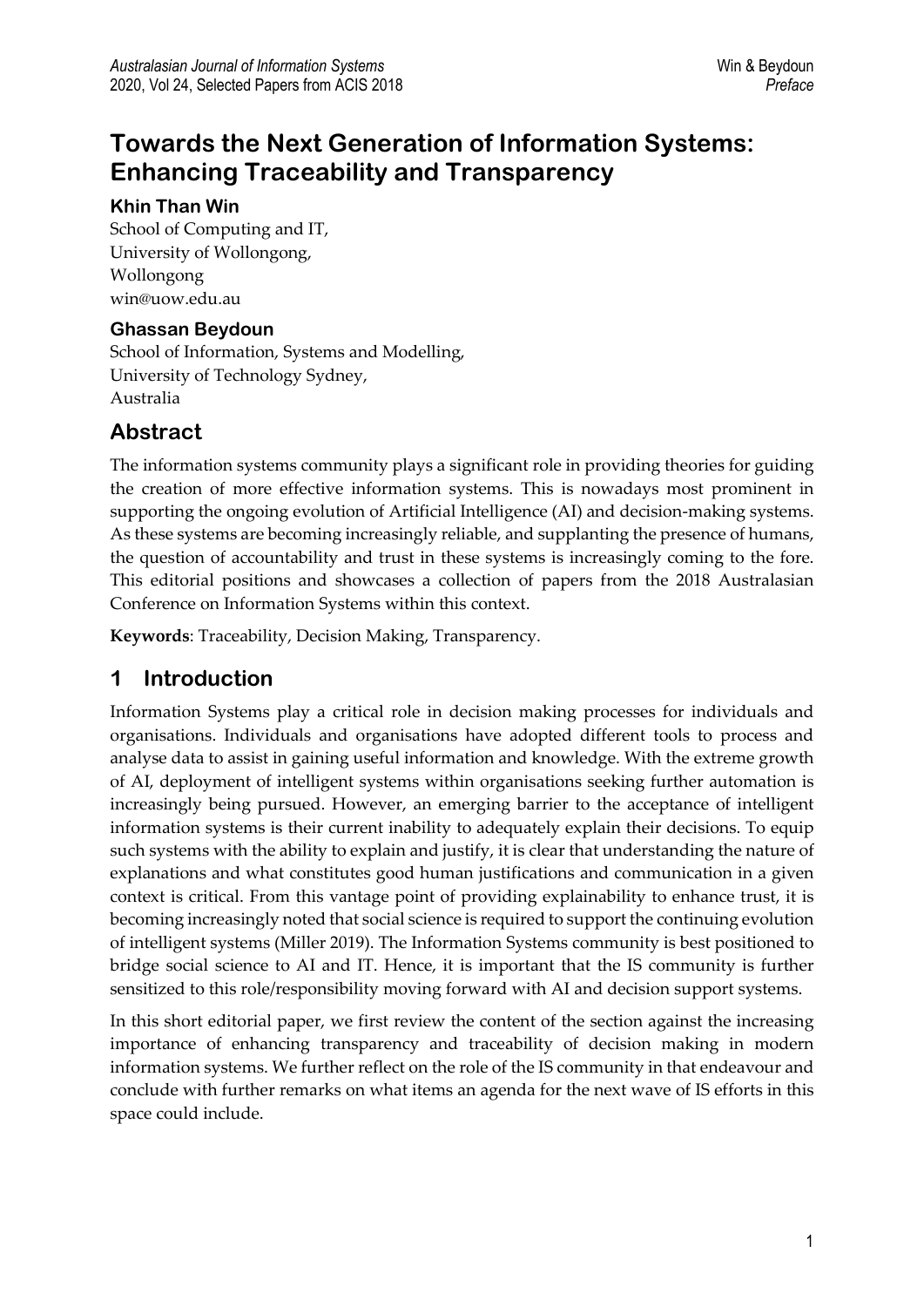## **2 Reviewing the content**

The contribution of IS to enhance decision transparency and traceability is expressed in different forms within the community. Many IS researchers are enhancing analytics tools and potentials by enhancing the role of visualization of data. This in turn translates further visibility into intelligent systems processes to gain insights into how they arrived at their decision. A good number of IS researchers are also concerned with modelling decision making in various applications areas, including the obvious area of information systems development itself. This collection of papers provides excellent exemplars of the breadth of Information Systems that can potentially bear on the challenge of enhancing trust and transparency of intelligent systems.

Four selected papers from ACIS (2018) presented information systems strategy in assisting decision-making. The best paper nominees from ACIS2018 were invited to expand their papers to the specifications of this journal and were accepted after two rounds of peer review and revisions. We thank all reviewers for their time spent on reviewing papers and providing feedback. The studies presented range from food safety and digital gaming to enterprise social networking adopting different information system theories.

The paper by Lam et al. (2020) presents the importance of information transparency in decision making related to food products. This work provides a compelling argument on how traceability can enhance trust in service delivery in the domain of food delivery. This paper concurs with the arguments presented in this preface and presents a good collection of IS related efforts to support the notion that traceability is essential to ensure accountability and trust. The results of the paper from a quantitative study confirms this position in a food supply chain example.

The paper by Reimer et al. (2020) provides results of activities in Enterprise Social Networks. They uncover hidden interaction patterns within the networks. By making these hidden patterns visible to management, they recommend their use to enable management to assess how the intent of the information system (i.e. the network) aligns with the outcome. This paper provides another powerful example of how uncovering hidden patterns and enhancing traceability of outcomes are critical to trust in the system.

The paper by Kautz et al. (2020) brings to the fore the importance of having well understood interactions in a distributed development environment. In other words, traceability of the development processes themselves is important to evaluate the success of the process. They present their studies in information system development in crowd sourcing using Complex Adaptive System theory. The study utilised Distributed Participatory Design in a digital game development.

The paper by Faber et al. (2020) tackles the challenges of visualizing business ecosystems to enable visibility and transparency of the underlying complex processes. The paper reports the results of two recent case studies by adopting an action design research approach. Again, this work addresses the key theme of this special issue in highlighting how traceability of the underlying processes in an information system is critical to trust its outcome.

## **3 Concluding remarks**

This special section provides a forum for IS academics and practitioners to identify and share the challenges, opportunities, and solutions that improve the transparency and traceability in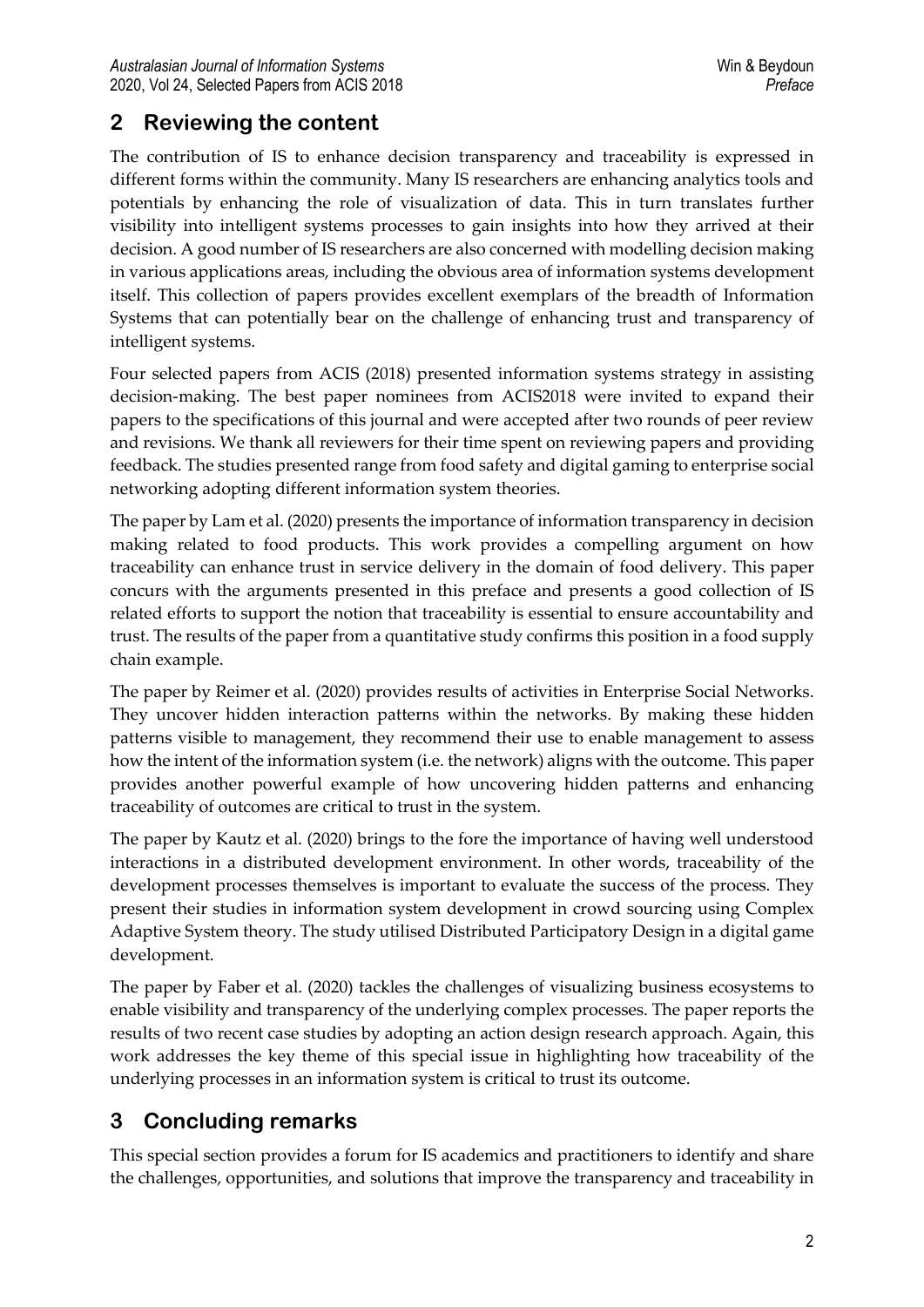information systems. A particular focus is on the viewpoint of increased insights into data in complex settings. We seek to provide a forum to disseminate work aiming to enhance trust in systems from the perspective that accountability cannot be compromised as our reliance on information systems increases. This special section aims to enhance the awareness of the role of IS in that endeavour. IS perspectives include enhanced visualisations of data patterns, additional insights into the underlying processes and their interplay with the users as well as the development process of IT artefacts involved. Future efforts of the IS community along these three dimensions will continue to enhance the bridge between research undertaken in the social context of the system and research addressing their IT technological challenges.

### **References**

- Faber A., Hernandez-Mendez A., Rehm S-V, Matthes F. (2020), Collaborative Modelling and Visualization of Business Ecosystems: Insights from two Action Design Research Case Studies, *Australasian Journal of Information Systems* 24, https://doi.org/10.3127/ajis.v24i0.2229
- Kautz K., Bjerknes G., Fisher J., Jensen T. (2020), Applying Complex Adaptive Systems Theory to Understand Distributed Participatory Design in Contemporary, Crowdsourced Information Systems Development, *Australasian Journal of Information Systems* 24 https://doi.org/10.3127/ajis.v24i0.2225
- Lam T. K., Heales J., Hartley N., Hodkinson C. (2020), Consumer Trust in Food Safety Requires Information Transparency, *Australasian Journal of Information Systems* 24, https://doi.org/10.3127/ajis.v24i0.2219
- Miller, (2019), Explanation in artificial intelligence: insights from the social sciences, *Artificial intelligence* 267, 1-38
- Riemer K., Lee L.L., Kjaer C., Haeffner A. (2020), Identification of Enterprise Social Network (ESN) Group Archetypes in ESN Analytics – Metrics Selection and Case Application, *Australasian Journal of Information Systems* 24, https://doi.org/10.3127/ajis.v24i0.2355

**Copyright:** © 2020 Win & Beydoun. This is an open-access article distributed under the terms of the Creative Commons [Attribution-NonCommercial](http://creativecommons.org/licenses/by-nc/3.0/au/) 3.0 Australia License, which permits non-commercial use, distribution, and reproduction in any medium, provided the original author and AJIS are credited.

doi: https://doi.org/10.3127/ajis.v24i0.2823